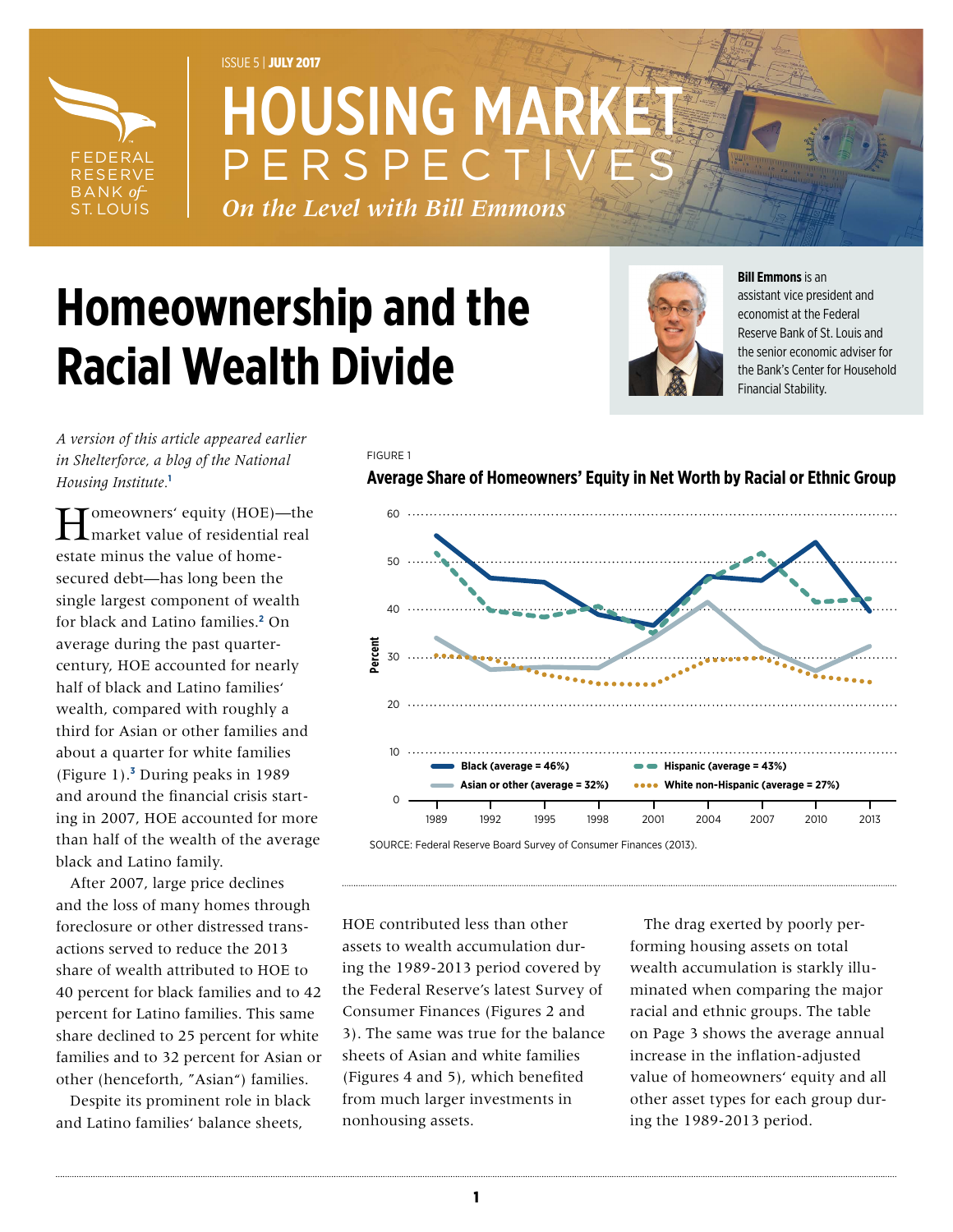#### FIGURE 2

# **Change in Average Wealth: Homeownership (HOE) vs. Other Assets for Blacks**



#### FIGURE 3

# **Change in Average Wealth: Homeownership (HOE) vs. Other Assets for Hispanics**



#### Note that figure shows cumulative changes in the indexes (1989), adjusted in the indexes (1989), adjusted in the indexes (1989), and in the indexes (1989), adjusted in the indexes (1989), adjusted in the indexes (1989), an

#### for inflation. Change in Average Wealth: Homeownership (HOE) **vs. Other Assets for Asians**



# vs. Other Assets for Whites **Change in Average Wealth: Homeownership (HOE)**

Note that figure shows cumulative changes in the indexes (1989), adjusted in the indexes (1989), adjusted in the indexes (1989), adjusted in the indexes (1989), adjusted in the indexes (1989), adjusted in the indexed in th



SOURCE: Federal Reserve Board Survey of Consumer Finances (2013).

NOTE: The figures above show cumulative changes in the indexes (1989=100), adjusted for inflation.

As the table shows, the inflationadjusted value of HOE increased by only 0.5 percent per year for Hispanic families and actually declined, on average, by 0.4 percent per year for black families. White and Asian families, by contrast, saw significant increases.

Excluding HOE, rates of wealth accumulation were comparable among white, black and Hispanic families, while Asian families benefited from a significantly higher average gain. The final column indicates that the heavy concentration of black and Latino families' wealth in housing, and HOE's poor average returns, contributed to the significant lag in average overall wealth gains for these groups when compared with white and Asian families.

Figure 6 shows cumulative percentage increases in total average wealth during the 1989-2013 period. The figure makes clear that the relatively